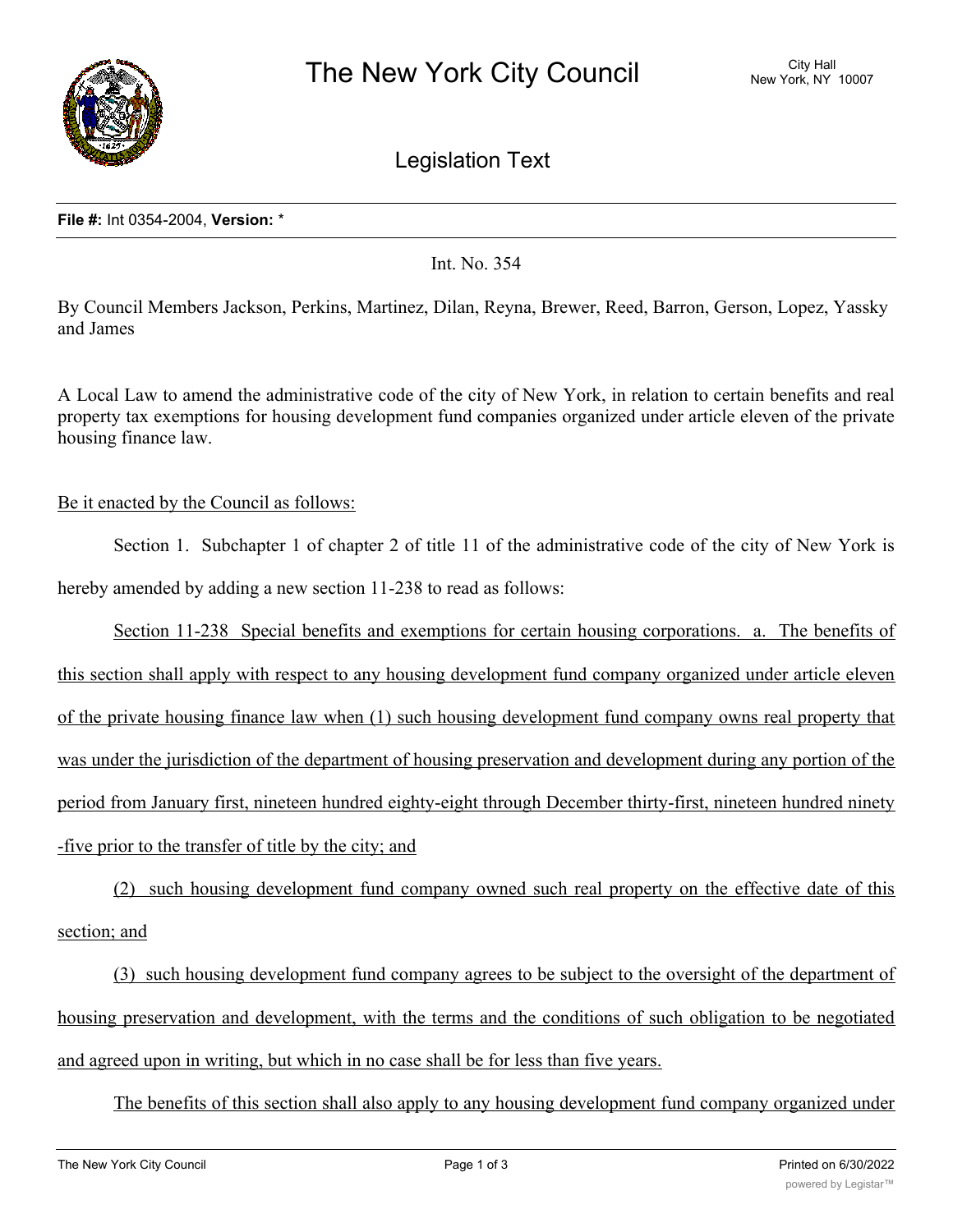## **File #:** Int 0354-2004, **Version:** \*

article eleven of the private housing finance law that is a successor in interest to a housing development fund company that met the requirements contained in this subdivision and provided that such succession is approved in writing by the department of housing preservation and development.

b. (1) Any real property owned by a housing development fund company that satisfies the criteria set forth in subdivision a of this section, other than commercial property, shall be exempt from the real property tax allocable to the residential portion of such real property that exceeds an assessed valuation equal to the amount calculated by multiplying two thousand five hundred dollars times the number of dwelling units in such real property. This tax exemption shall be effective only for as long as the housing development fund company is owned and operated in accordance with the requirements of article eleven of the private housing finance law. Such real property shall not be exempt from assessments made for local improvements.

(2) Any non-exempt portion of the assessed valuation of such real property attributable to the residential portion of the property owned by such housing development fund company shall be fully taxed at the applicable tax rate.

(3) The benefits of the tax exemption described in paragraph one of this subdivision may be revoked by the department of housing preservation and development if at any time such department determines that the real property owned by any housing development fund company organized under article eleven of the private housing finance law is not owned and operated in accordance with such private housing finance law.

c. Any real property owned by a housing development fund company organized under article eleven of the private housing finance law (1) shall be subject to an interest rate on late payments of the real property tax imposed pursuant to subdivision b of this section limited to six percent per annum or the interest rate established pursuant to section 11-224 of this code, whichever is lower; and

(2) shall have the interest and penalties on late payments of real property taxes and the interest and penalties on city-held mortgages owed by such housing development fund company based on rates that were in effect prior to the date of enactment of this subdivision shall be cancelled whether or not such housing